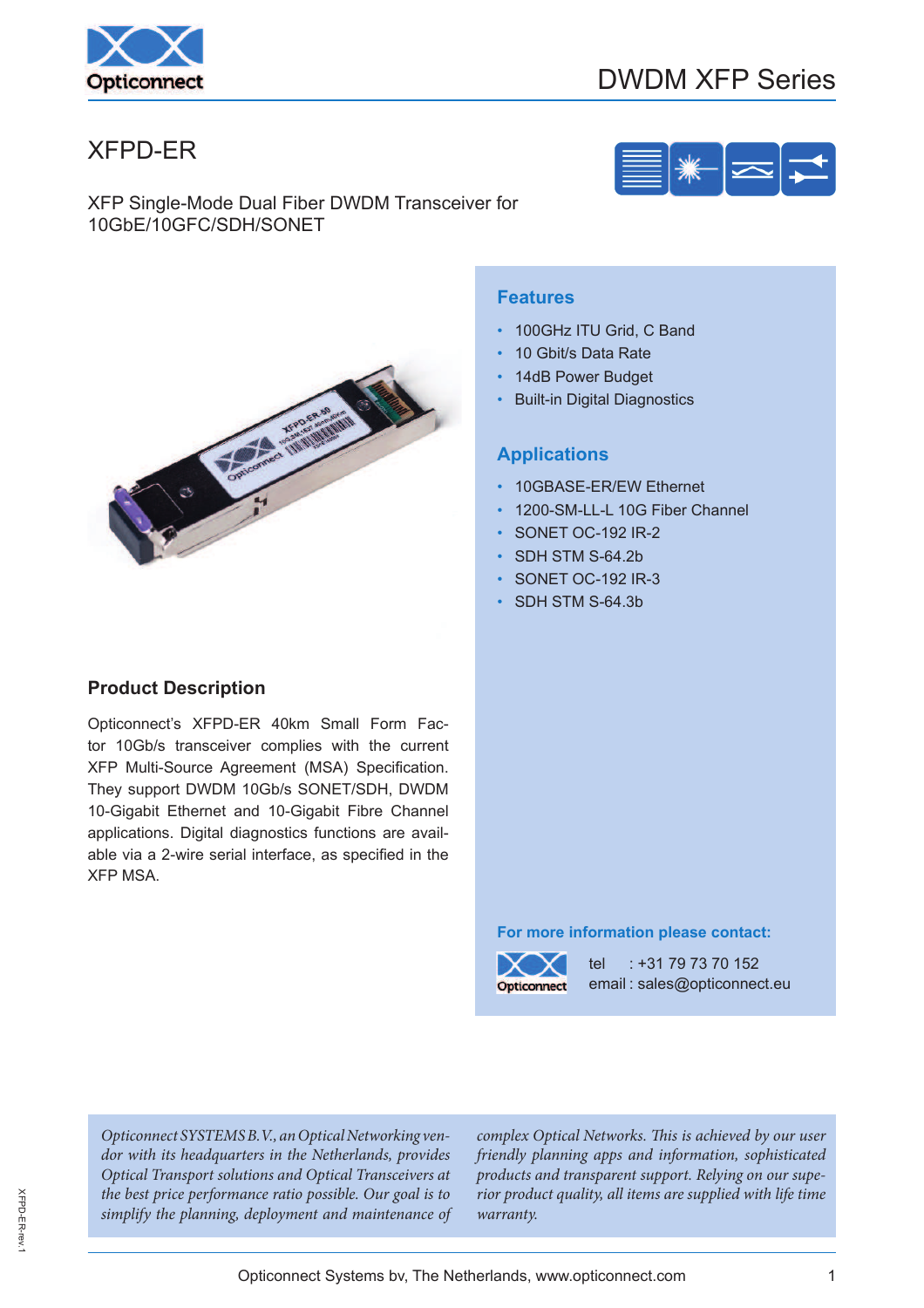

# **Ordering Information**

| Part No.    | Data Rate | Laser  | <b>Power Budget</b> | Temp.    | <b>Optical Interface</b> |
|-------------|-----------|--------|---------------------|----------|--------------------------|
| XFPD-ER-xx* | 10Gbps    | EML EA | 14dB                | Standard |                          |

\*Note1: Standard version.

#### **xx- Channel refers to the following table:**

| Channel | Part No.    | Frequency (THz) | Center Wavelength (nm) |
|---------|-------------|-----------------|------------------------|
| $17*$   | XFPD-ER1417 | 191.7           | 1563.86                |
| $18*$   | XFPD-ER1418 | 191.8           | 1563.05                |
| $19*$   | XFPD-ER1419 | 191.9           | 1562.23                |
| $20*$   | XFPD-ER1420 | 192.0           | 1561.42                |
| 21      | XFPD-ER1421 | 192.1           | 1560.61                |
| 22      | XFPD-ER1422 | 192.2           | 1559.79                |
| 23      | XFPD-ER1423 | 192.3           | 1558.98                |
| 24      | XFPD-ER1424 | 192.4           | 1558.17                |
| 25      | XFPD-ER1425 | 192.5           | 1557.36                |
| 26      | XFPD-ER1426 | 192.6           | 1556.55                |
| 27      | XFPD-ER1427 | 192.7           | 1555.75                |
| 28      | XFPD-ER1428 | 192.8           | 1554.94                |
| 29      | XFPD-ER1429 | 192.9           | 1554.13                |
| 30      | XFPD-ER1430 | 193.0           | 1553.33                |
| 31      | XFPD-ER1431 | 193.1           | 1552.52                |
| 32      | XFPD-ER1432 | 193.2           | 1551.72                |
| 33      | XFPD-ER1433 | 193.3           | 1550.92                |
| 34      | XFPD-ER1434 | 193.4           | 1550.12                |
| 35      | XFPD-ER1435 | 193.5           | 1549.32                |
| 36      | XFPD-ER1436 | 193.6           | 1548.51                |
| 37      | XFPD-ER1437 | 193.7           | 1547.72                |
| 38      | XFPD-ER1438 | 193.8           | 1546.92                |
| 39      | XFPD-ER1439 | 193.9           | 1546.12                |
| 40      | XFPD-ER1440 | 194.0           | 1545.32                |
| 41      | XFPD-ER1441 | 194.1           | 1544.53                |
| 42      | XFPD-ER1442 | 194.2           | 1543.73                |
| 43      | XFPD-ER1443 | 194.3           | 1542.94                |
| 44      | XFPD-ER1444 | 194.4           | 1542.14                |
| 45      | XFPD-ER1445 | 194.5           | 1541.35                |
| 46      | XFPD-ER1446 | 194.6           | 1540.56                |
| 47      | XFPD-ER1447 | 194.7           | 1539.77                |
| 48      | XFPD-ER1448 | 194.8           | 1538.98                |
| 49      | XFPD-ER1449 | 194.9           | 1538.19                |
| 50      | XFPD-ER1450 | 195.0           | 1537.40                |
| 51      | XFPD-ER1451 | 195.1           | 1536.61                |
| 52      | XFPD-ER1452 | 195.2           | 1535.82                |
| 53      | XFPD-ER1453 | 195.3           | 1535.04                |
| 54      | XFPD-ER1454 | 195.4           | 1534.25                |
| 55      | XFPD-ER1455 | 195.5           | 1533.47                |
| 56      | XFPD-ER1456 | 195.6           | 1532.68                |
| 57      | XFPD-ER1457 | 195.7           | 1531.90                |
| 58      | XFPD-ER1458 | 195.8           | 1531.12                |
| 59      | XFPD-ER1459 | 195.9           | 1530.33                |
| $60*$   | XFPD-ER1460 | 196.0           | 1529.55                |
| $61*$   | XFPD-ER1461 | 196.1           | 1528.77                |

XFPD-ER-rev.1 XFPD-ER-rev.1

\*Note2: This channel is supported with limited availability; please contact Opticonnect for further details.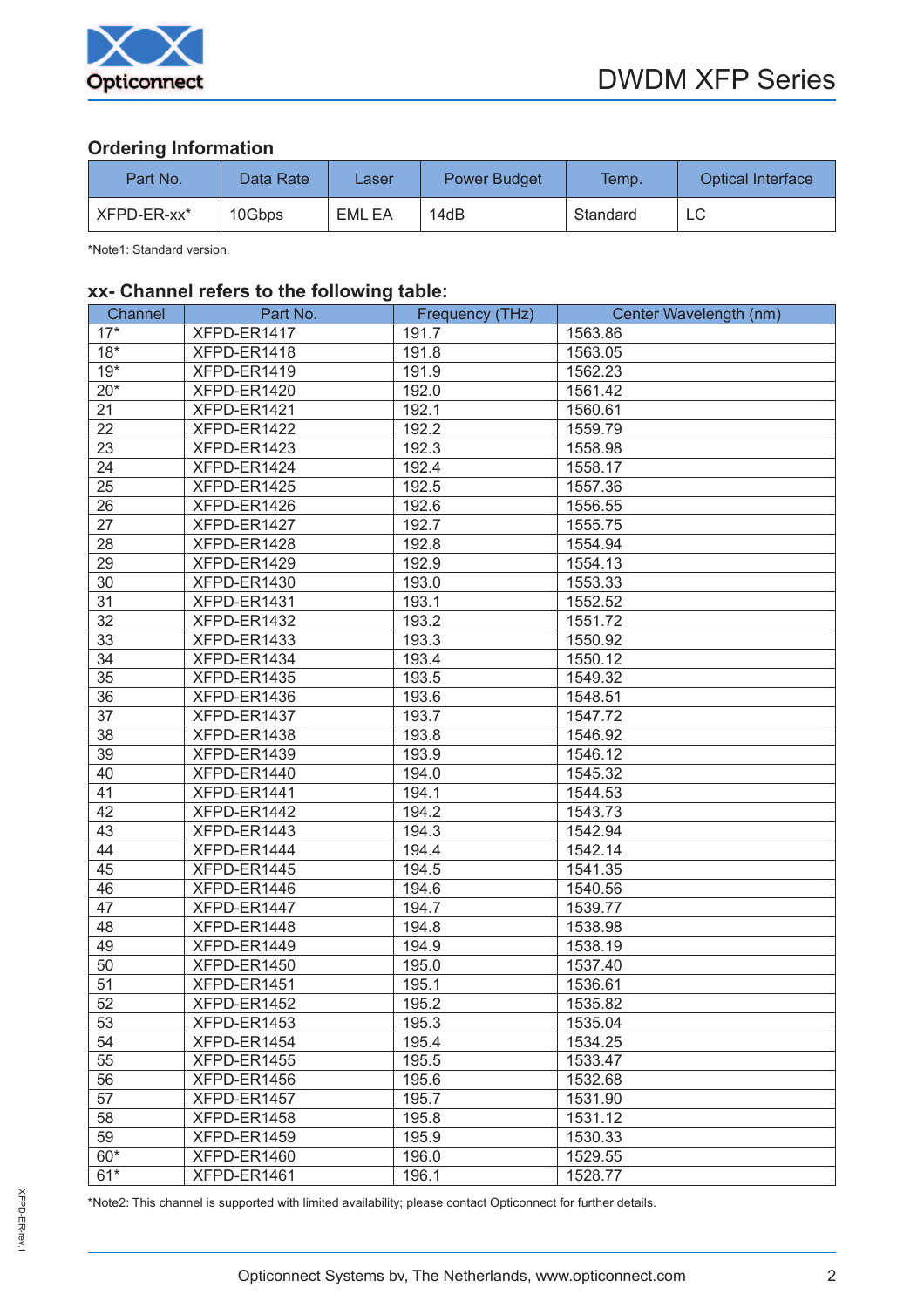

#### **Regulatory Compliance**

| Feature                                                           | <b>Standard</b>                                                                      | Performance                                                                                                                                                                                                                      |
|-------------------------------------------------------------------|--------------------------------------------------------------------------------------|----------------------------------------------------------------------------------------------------------------------------------------------------------------------------------------------------------------------------------|
| Electrostatic Discharge<br>(ESD) to the<br><b>Electrical Pins</b> | MIL-STD-883G<br>Method 3015.7                                                        | Class 1C (>1000V)                                                                                                                                                                                                                |
| Electrostatic Discharge<br>to the Enclosure                       | EN 55024:1998+A1+A2<br>IEC-61000-4-2<br><b>GR-1089-CORE</b>                          | Compliant with standards                                                                                                                                                                                                         |
| Electromagnetic<br>Interference (EMI)                             | FCC Part 15 Class B<br>EN55022: 2006<br>CISPR 22B: 2006<br><b>VCCI Class B</b>       | Compliant with standards<br>Noise frequency range: 30MHz to<br>6GHz. Good system EMI design<br>practice required to achieve Class B<br>margins.<br>System margins are dependent on<br>customer host board and chassis<br>design. |
| Immunity                                                          | EN 55024:1998+A1+A2<br>IEC 61000-4-3                                                 | Compliant with standards. 1KHz<br>sine-wave, 80% AM, from 80MHz<br>to 1GHz. No effect on transmitter/<br>receiver performance is detectable<br>between these limits.                                                             |
| Laser Eye Safety                                                  | FDA 21CFR 1040.10 and 1040.11<br>EN (IEC) 60825-1: 2007<br>EN (IEC) 60825-2: 2004+A1 | CDRH compliant and Class I laser<br>product.<br>TüV Certificate No. 50135086                                                                                                                                                     |
| <b>Component Recognition</b>                                      | UL and CUL<br>EN60950-1: 2006                                                        | <b>UL file E317337</b><br>TüV Certificate No. 50135086<br>(CB scheme)                                                                                                                                                            |
| RoHS <sub>6</sub>                                                 | 2002/95/EC 4.1&4.2<br>2005/747/EC 5&7&13                                             | Compliant with standards*note3                                                                                                                                                                                                   |

Note3: For update of the equipments and strict control of raw materials, Opticonnect has the ability to supply the customized products since Jan 1st, 2007, which meet the requirements of RoHS6 (Restrictions on use of certain Hazardous Substances) of European Union. In light of item 5 in RoHS exemption list of RoHS Directive 2002/95/EC, Item 5: Lead in glass of cathode ray tubes, electronic components and fluorescent tubes.

In light of item 13 in RoHS exemption list of RoHS Directive 2005/747/EC, Item 13: Lead and cadmium in optical and filter glass. The three exemptions are being concerned for Opticonnect's transceivers, because Opticonnect's transceivers use glass, which may contain Pb, for components such as lenses, isolators, and other components.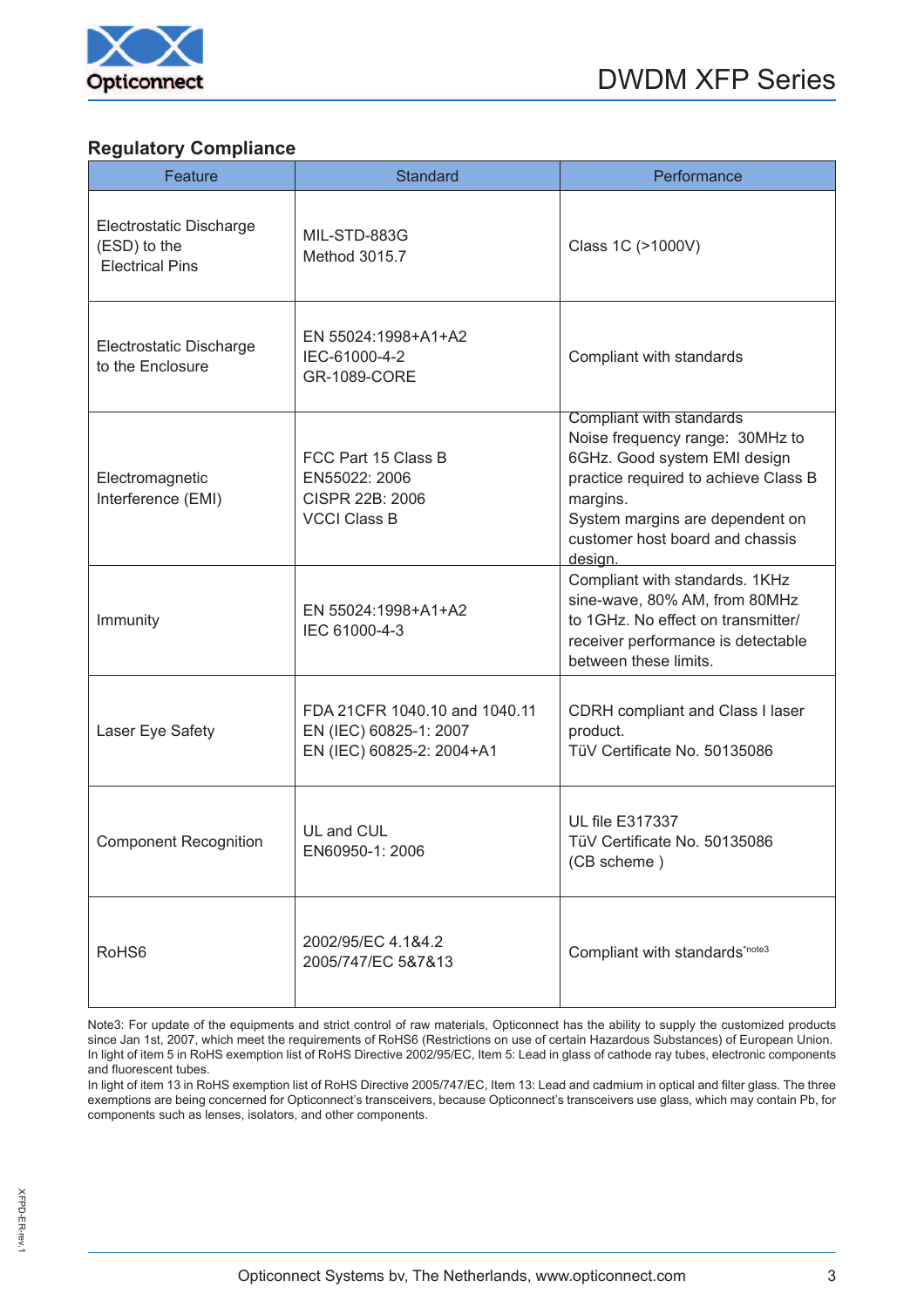

# **Absolute Maximum Ratings**

| Parameter                | Symbol                     | Min    | Typ. | Max | Unit        |
|--------------------------|----------------------------|--------|------|-----|-------------|
| Maximum Supply Voltage 1 | Vcc3                       | $-0.5$ |      | 4.0 |             |
| Maximum Supply Voltage 2 | Vcc5                       | $-0.5$ |      | 6.0 |             |
| Storage Temperature      |                            | -40    |      | 85  | °С          |
| Case Operating           | $T_{\text{op}}$ , XFPD-ER  | U      |      | 70  |             |
| Temperature              | $T_{\text{cos}}$ XFPD-ER-I | -40    |      | 85  | $^{\circ}C$ |

### **Recommend Operating Condition**

| Parameter             | Symbol                      | Min   | Typ. | Max  | <b>Units</b> |
|-----------------------|-----------------------------|-------|------|------|--------------|
| Supply Voltage 1      | Vcc3                        | 3.13  | 3.3  | 3.45 |              |
| Supply Voltage 2      | Vcc5                        | 4.75  | 5    | 5.25 |              |
| <b>Case Operating</b> | $T_{\text{OP}}$ , XFPD-ER   | υ     |      | 70   | $^{\circ}C$  |
| Temperature           | $T_{\text{op}}$ , XFPD-ER-I | $-40$ |      | 85   | $^{\circ}C$  |

# **Electrical Characteristics - (TOP = -40 to 85** °C**, Vcc5 = 4.75 to 5.25 Volt)**

| Parameter                           | Symbol                         | Min                                   | Typ. | <b>Max</b>                   | Unit    | <b>Note</b> |  |
|-------------------------------------|--------------------------------|---------------------------------------|------|------------------------------|---------|-------------|--|
| Main Supply Voltage                 | Vcc5                           | 4.75                                  |      | 5.25                         | $\vee$  |             |  |
| Supply Voltage #2                   | Vcc <sub>3</sub>               | 3.13                                  |      | 3.45                         | $\vee$  |             |  |
| Supply Current - Vcc5 supply        | Icc <sub>5</sub>               |                                       |      | 350                          | mA      |             |  |
| Supply Current - Vcc3 supply        | Icc <sub>3</sub>               |                                       |      | 520                          | mA      |             |  |
|                                     |                                | Transmitter                           |      |                              |         |             |  |
| Input Differential Impedance        | Rin                            |                                       | 100  |                              | Ω       | 1           |  |
| Differential Data Input Swing       | Vin, pp                        | 120                                   |      | 820                          | mV      |             |  |
| Transmit Disable Voltage            | $V_{D}$                        | 2.0                                   |      | <b>Vcc</b>                   | $\vee$  |             |  |
| <b>Transmit Enable Voltage</b>      | $V_{EN}$                       | <b>GND</b>                            |      | $GND+0.8$                    | V       |             |  |
| <b>Transmit Disable Assert Time</b> |                                |                                       |      | 10                           | $\mu s$ |             |  |
| Receiver                            |                                |                                       |      |                              |         |             |  |
| Differential Data Output Swing      | Vout, pp                       | 340                                   | 650  | 850                          | mV      |             |  |
| Data Output Rise Time               | Tr                             |                                       |      | 38                           | ps      | 2           |  |
| Data Output Fall Time               | <b>Tf</b>                      |                                       |      | 38                           | ps      | 2           |  |
| <b>LOS Fault</b>                    | $V_{\text{LOS} \text{ Fault}}$ | $Vcc - 0.5$                           |      | $\mathsf{Vcc}_\mathsf{HOST}$ | $\vee$  | 3           |  |
| <b>LOS Normal</b>                   | $V_{\text{LOS Normal}}$        | <b>GND</b>                            |      | $GND+0.5$                    | $\vee$  | 3           |  |
| Power Supply Noise Rejection        | <b>PSNR</b>                    | Compliant to Section 2.7.1 of XFP MSA |      |                              |         |             |  |

Note 1: Internal AC coupling.

Note 2: 20% – 80%

Note 3: Loss Of Signal is open collector to be pulled up with a 4.7k – 10kohm resistor to 3.15 – 3.6V. Logic 0 indicates normal operation; logic 1 indicates no signal detected.